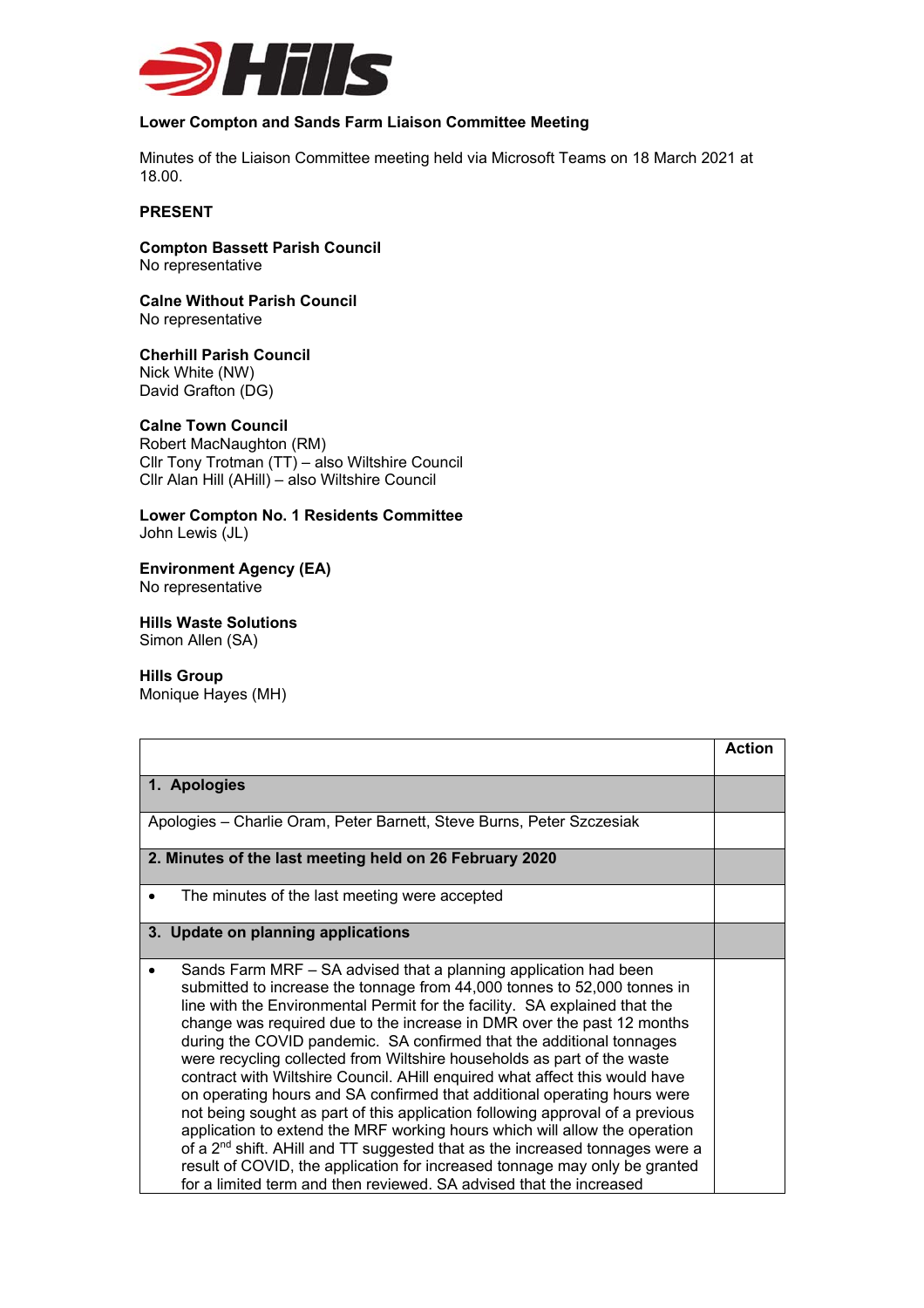| tonnages had resulted in an additional 5-6 vehicle movements per operating<br>day and that Hills was seeking a permanent change to permitted tonnages.<br>NW asked what affect the extended workshop hours would have on noise<br>levels and SA advised members that the workshop activities took place<br>indoors and no additional noise was expected.<br>Freeth Farm - MH advised that this planning application had been delayed<br>٠<br>further                                                                                                                                                                                                                                                                                       |  |
|--------------------------------------------------------------------------------------------------------------------------------------------------------------------------------------------------------------------------------------------------------------------------------------------------------------------------------------------------------------------------------------------------------------------------------------------------------------------------------------------------------------------------------------------------------------------------------------------------------------------------------------------------------------------------------------------------------------------------------------------|--|
| 4. Landfill operations and restoration works update                                                                                                                                                                                                                                                                                                                                                                                                                                                                                                                                                                                                                                                                                        |  |
| SA gave a brief update as follows:                                                                                                                                                                                                                                                                                                                                                                                                                                                                                                                                                                                                                                                                                                         |  |
| Landfill:<br>Tonnages into landfill are down due to the effect of COVID on businesses<br>٠<br>Currently landfilling into Cell 26B<br>$\bullet$<br>Decision to be taken in April as to whether new cell will be engineered this<br>$\bullet$<br>year<br>Link Road – maintained over the winter period, working well.<br>٠<br>Wheel wash (bath and rumble strip type) installed and operational<br>$\bullet$<br>Operations continued as normal through the national restriction periods and<br>continue to do so<br>Concrete Pad:                                                                                                                                                                                                            |  |
| Municipal/C&I waste – the refit of the MRF is underway and plans are to<br>$\bullet$<br>move municipal waste and green waste inside the building and review<br>operations on the concrete pad<br>Plasterboard – continues to be exported to a third party reprocessor, no<br>٠<br>issues to report<br>Skip Sorting – ongoing with the removal of hardcore, wood and metals. The<br>$\bullet$<br>screening of sorted waste is also being undertaken to remove fines prior to<br>landfilling waste<br>Street Sweepings – ongoing with no issues to report. TT enquired as to the<br>٠<br>origin of the material and SA confirmed this was predominantly Wiltshire                                                                            |  |
| 5. Green waste and woodchipping update                                                                                                                                                                                                                                                                                                                                                                                                                                                                                                                                                                                                                                                                                                     |  |
| Wood - nothing to report, operations ongoing<br>$\bullet$<br>Green waste / compost – reduced tonnages due to the winter period but the<br>expectation is that it will pick up again as spring / summer seasons begin.<br>Green waste continues to be transferred to Parkgate Farm for composting.                                                                                                                                                                                                                                                                                                                                                                                                                                          |  |
| 6. Recycling operations update                                                                                                                                                                                                                                                                                                                                                                                                                                                                                                                                                                                                                                                                                                             |  |
| SA advised that the Lower Compton site and Sands Farm MRF plant were<br>being run as efficiently as possible to cope with the additional tonnages<br>being experienced with plans for a second shift at Sands Farm to be<br>operational from May onwards.<br>SA advised that operations have been running throughout the pandemic with<br>no breaks in service delivery during what has been a challenging year.<br>AHill enquired if it is the intention to continue with the booking system for<br>HRC users. SA advised that this is a decision for Wiltshire Council and not<br>Hills. AHill reported that users had been frustrated by the IT system when<br>making bookings and SA undertook to share his feedback with the council. |  |
| 7. Aggregate and concrete operations update                                                                                                                                                                                                                                                                                                                                                                                                                                                                                                                                                                                                                                                                                                |  |
| SA that operations are running normally and there was nothing additional to<br>report on                                                                                                                                                                                                                                                                                                                                                                                                                                                                                                                                                                                                                                                   |  |
| 8. Transport                                                                                                                                                                                                                                                                                                                                                                                                                                                                                                                                                                                                                                                                                                                               |  |
| <b>Traffic Management Plan</b>                                                                                                                                                                                                                                                                                                                                                                                                                                                                                                                                                                                                                                                                                                             |  |